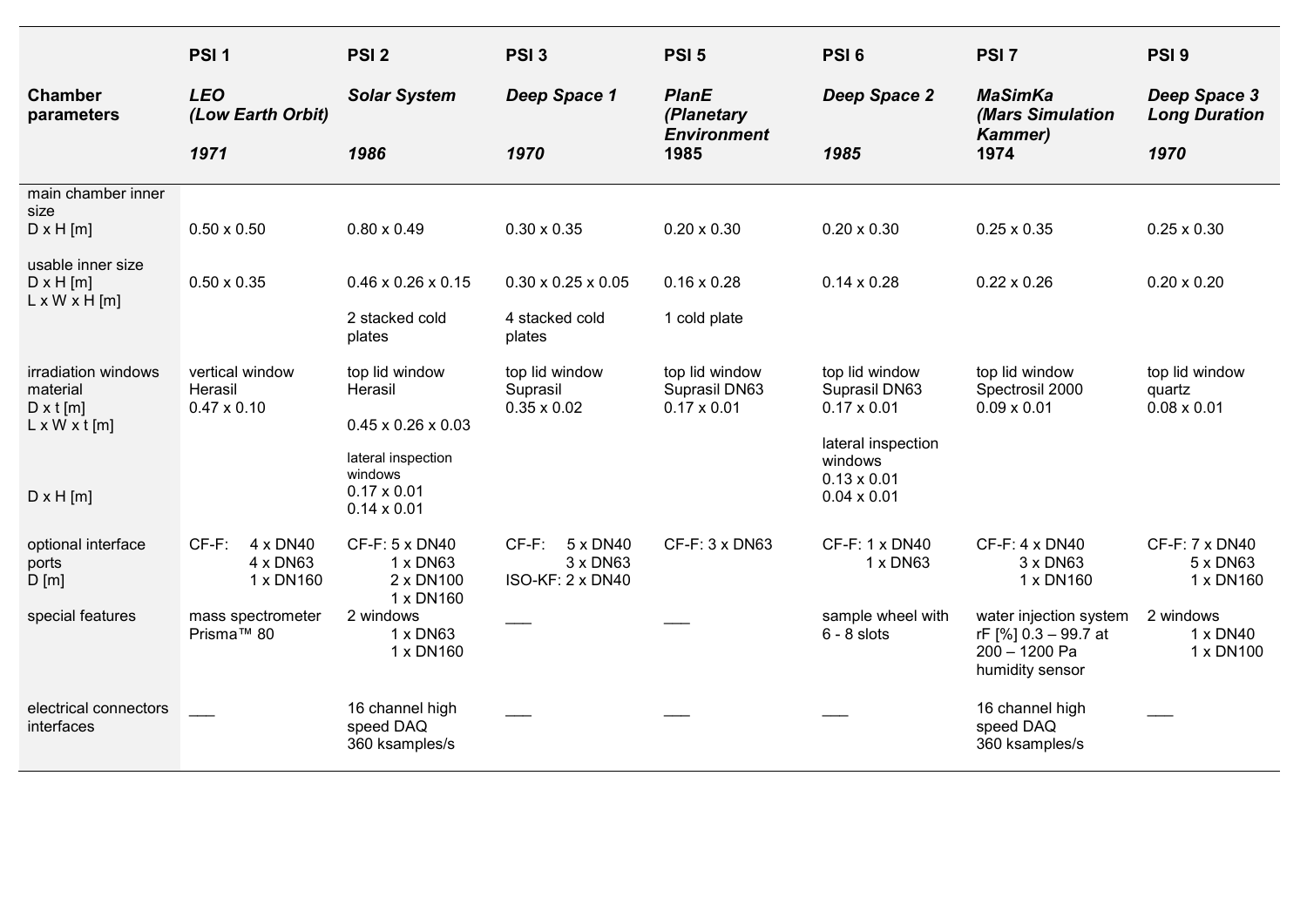| <b>Operational</b><br>parameters   | PSI <sub>1</sub>                                                                           | PSI <sub>2</sub>                                                                           | PSI <sub>3</sub>                                                                           | PSI <sub>5</sub>                                                                                           | PSI <sub>6</sub>                                                                           | PSI <sub>7</sub>                                                                           | PSI <sub>9</sub>                     |
|------------------------------------|--------------------------------------------------------------------------------------------|--------------------------------------------------------------------------------------------|--------------------------------------------------------------------------------------------|------------------------------------------------------------------------------------------------------------|--------------------------------------------------------------------------------------------|--------------------------------------------------------------------------------------------|--------------------------------------|
|                                    | <b>LEO</b><br>(Low Earth Orbit)                                                            | <b>Solar System</b>                                                                        | Deep Space 1                                                                               | <b>PlanE</b><br>(Planetary<br><b>Environment)</b>                                                          | Deep Space 2                                                                               | <b>MaSimKa</b><br>(Mars<br><b>Simulations</b><br><b>Kammer)</b>                            | Deep Space 3<br><b>Long Duration</b> |
| final pressure [Pa]                | $5 \times 10^{-5}$                                                                         | $5 \times 10^{-5}$                                                                         | $1 \times 10^{-7}$                                                                         | $1 \times 10^{-7}$                                                                                         | $1 \times 10^{-7}$                                                                         | $1 \times 10^{-5}$                                                                         | $1 \times 10^{-7}$                   |
| pumping units                      | rotary vane pump<br>Duo35A + HIPace<br>700                                                 | rotary vane pump<br>Duo35A +<br><b>TMU261P</b>                                             | <b>IGP</b>                                                                                 | rotary vane pump<br>Duo20 + TMU261P                                                                        | rotary vane pump<br>Duo20 + TMU261P<br><b>IGP</b>                                          | rotary vane pump<br>Duo20 + TMU261P                                                        | <b>IGP</b>                           |
| gas mixing capability              | Argon, Nitrogen,<br>Helium, customised<br>gas mixtures                                     | Argon, Nitrogen,<br>Helium, customised<br>gas mixtures                                     |                                                                                            | Argon, Nitrogen,<br>Helium, customised<br>gas mixtures                                                     | Argon, Nitrogen,<br>Helium, customised<br>gas mixtures                                     | Argon, Nitrogen,<br>Helium, customised<br>gas mixtures                                     |                                      |
| temperature range<br>stability [K] | $248 - 353$<br>$+/- 0.1$                                                                   | $233 - 323$<br>$+/- 0.1$                                                                   | $233 - 323$<br>$+/- 0.1$                                                                   | $243 - 323$<br>$+/- 0.1$                                                                                   |                                                                                            | $248 - 353$<br>$+/- 0.1$                                                                   |                                      |
| device                             | shroud cold plate                                                                          | 2 stacked cold<br>plates                                                                   | 4 stacked cold<br>plates                                                                   | 1 cold plate                                                                                               |                                                                                            | cold plate                                                                                 |                                      |
| irradiation source                 | 1000 W, 2000 W<br>polychromatic metal<br>halogenide                                        | 1000 W, 2000 W<br>polychromatic metal<br>halogenide                                        | 1000 W, 2000 W<br>polychromatic metal<br>halogenide                                        | 254 nm Hg low<br>pressure                                                                                  | 254 nm Hg low<br>pressure                                                                  | 400 W<br>polychromatic metal<br>halogenide                                                 | 254 nm Hg low<br>pressure            |
|                                    |                                                                                            | 8 x D200 inserted<br>deuterium                                                             | 254 nm<br>Hg low pressure                                                                  | D200 inserted<br>deuterium                                                                                 | D200 inserted<br>deuterium                                                                 | 254 nm Hg low<br>pressure                                                                  |                                      |
| spectral analysis                  | Bentham DMC150,<br>measurement range<br>200 - 600 nm,<br>smallest measuring<br>step 0.5 nm | Bentham DMC150,<br>measurement range<br>200 - 600 nm,<br>smallest measuring<br>step 0.5 nm | Bentham DMC150,<br>measurement range<br>200 - 600 nm,<br>smallest measuring<br>step 0.5 nm | X-ray 150 kW<br>Bentham DMC150,<br>measurement range<br>200 - 600 nm,<br>smallest measuring<br>step 0.5 nm | Bentham DMC150,<br>measurement range<br>200 - 600 nm,<br>smallest measuring<br>step 0.5 nm | Bentham DMC150,<br>measurement range<br>200 - 600 nm,<br>smallest measuring<br>step 0.5 nm |                                      |